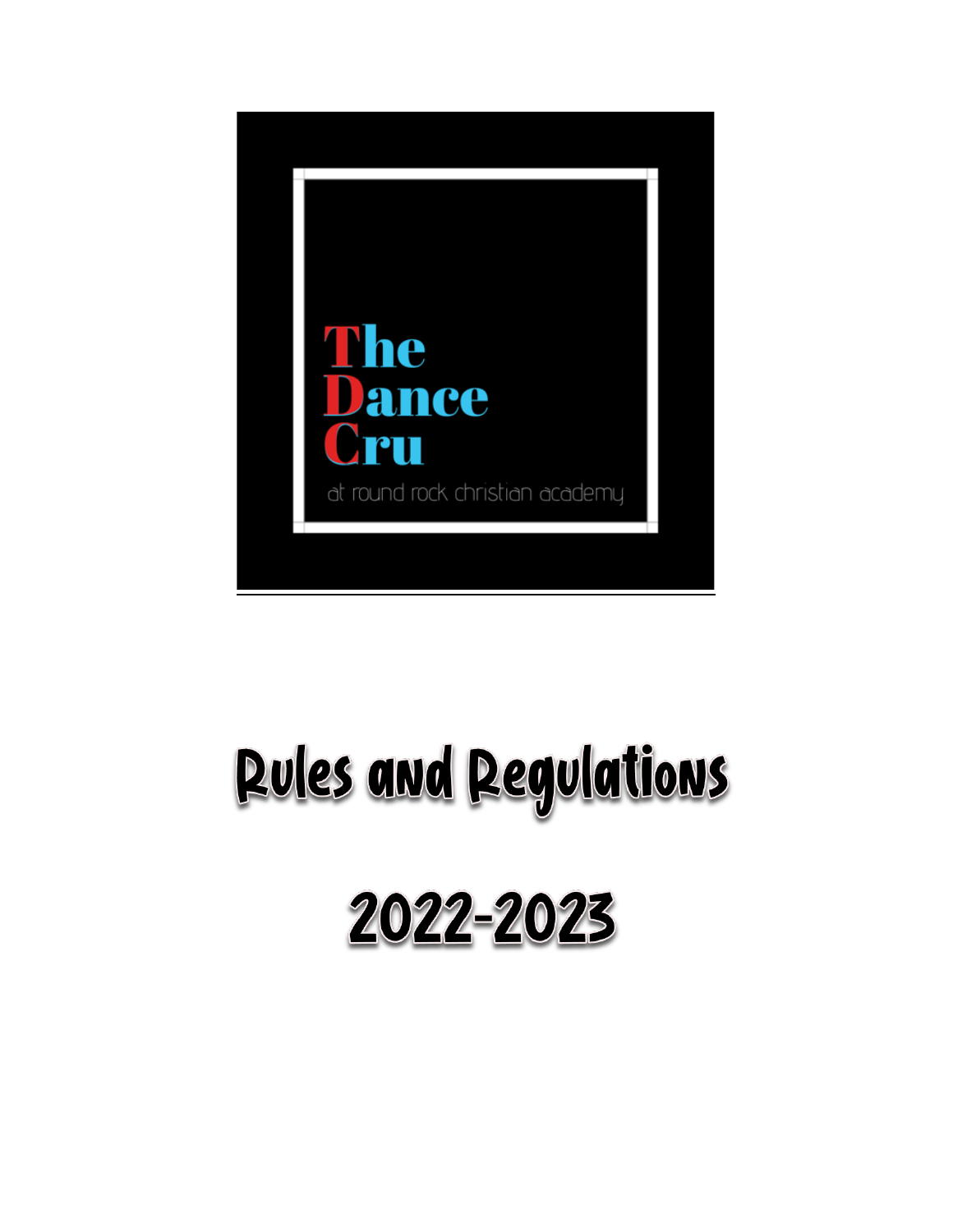## **THE DANCE CRU at RRCA BASIC RULES AND REGULATIONS**

**The Dance Cru is a new program to RRCA and is designed to give an outlet for those who have a love for dance. This team will practice for and perform at select pep rallies and HOME football games as well as compete at the TAPPS State Dance Championships.** 

**The Dance Cru will start off as a team with a moderate commitment level. It will not be in season for a consecutive 12 months, allowing for members to participate in other sports and different fine arts programs. Although, it is starting out as a moderate commitment level, every member is expected to give 110% when in practice or while performing.** 

#### *Below are basic rules and guidelines that all members will need to follow and obey.*

- You must be an incoming  $9<sup>th</sup> 12<sup>th</sup>$  grader who is currently enrolled at RRCA to be considered for the team.
- Interested students will have to try-out for a spot on the team. We are searching for members who have a basic understanding of fundamentals of dance.
- You are required to pay a Dance Team Fee that is mandatory and helps offset the costs of rental space, props, etc.
- You are required to purchase a uniform and costumes for performances and competition. Costs will always be considered and kept to a minimum. You are responsible for these items - if you lose an item you will be responsible for replacing it.
- You are required to attend a summer dance camp and to pay the fee for camp.
- All fees paid are non-refundable.
- You are required to attend any and all practices (even if in the summer) to be ready for first performances.
- You are expected to be at every practice unless ill. Missing practices and getting behind on material is hard on you and on your team.
- Please do not schedule Doctor Appointments during practice time if at all possible.
- Please plan around our practice schedule as much as possible. I will try to get schedules to you as soon as I have time and space is approved.
- If you are unable to make a practice due to a reasonable excuse, YOU must contact the coach at least 24 hours prior to the absence or as soon as possible.
- It is your responsibility to contact coach. We want to help grow you into a responsible young adult. Please do not rely on your parents to do this.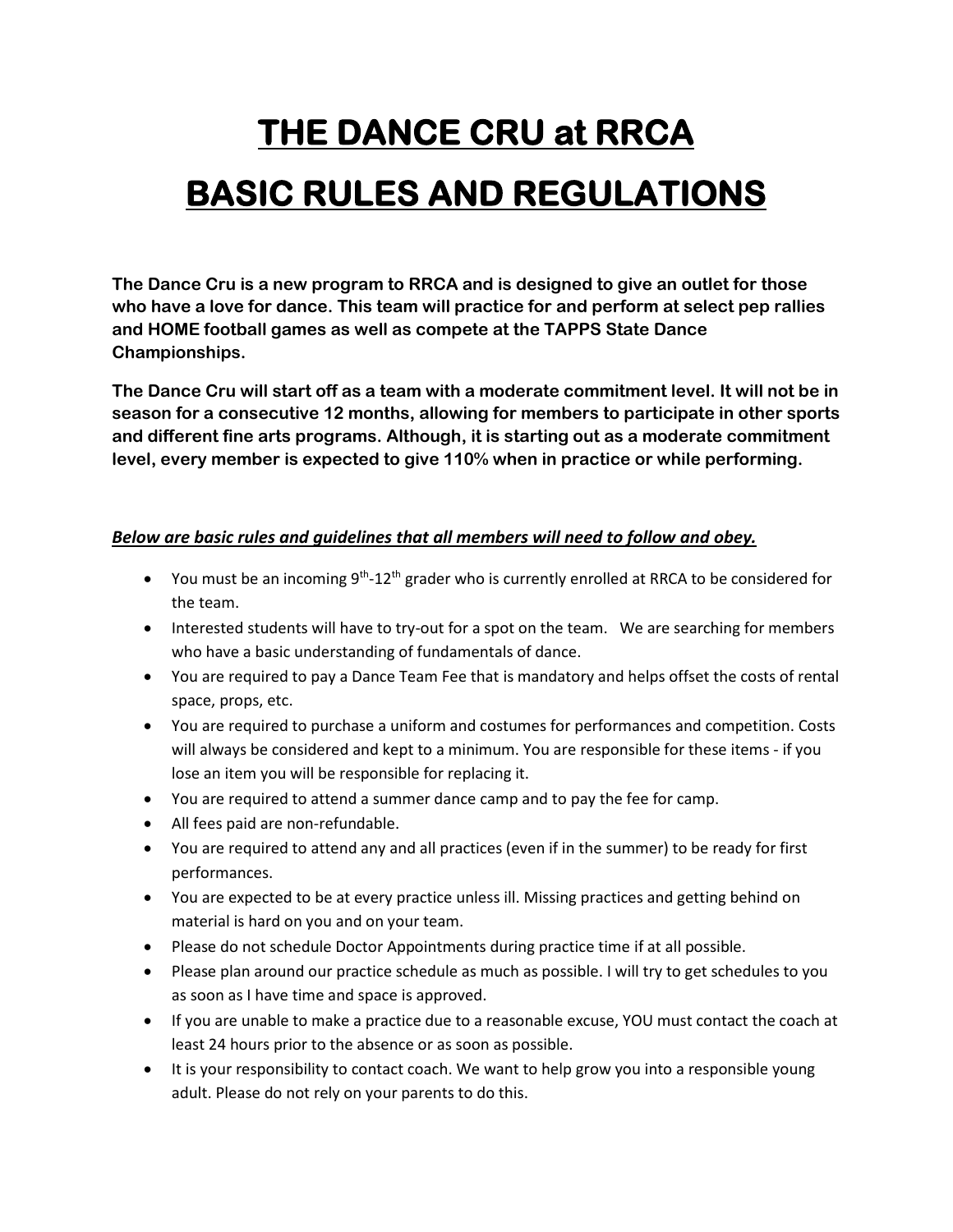- An unexcused absence from a performance or game will result in suspension from the team.
- If you miss one or more practices prior to a performance, you could be asked to sit out of that particular routine. You would still be required to "dress out" and support the team during the event though. Coach will decide if allowed to perform because of missed practices.
- If you miss a practice, you are asked to learn the material before the next practice. Every practice provides new learning and can set the team back if one member misses.
- The coach has the right to "sit" you out of a game if she feels that you are not fully prepared to perform. **Home practice is vital!**
- For State Competition, team members may not get to perform in all areas available. Commitment, attitude and skill level will be taken into consideration.
- Punctuality is a must!! Being tardy is frowned upon. Punctual… meaning dressed out, shoes on, on the floor stretching at scheduled time of practice (not running in the door at the last minute.)  $\odot$
- You are expected to give 110% during practice, as well as a game. No "marking" the routine unless told to.
- Please have a positive attitude at all times. Unkind attitudes and actions that cause dissension will not be tolerated at any time.
- Practices may include warm-ups, technique, dance and conditioning. All are important aspects of the dance team and will be required for all members of the squad.
- All hair must be up and away from face during practice and performances. If hair is long, it needs to be in a ponytail securely so you won't be putting it up over and over.
- No jewelry is to be worn at any time during any dance team event (practices, games, competitions or special appearances, unless specified by coach)
- Gum chewing will not be allowed during any dance team event or practice.
- Anything that has been purchased during season is not to be worn at any time other than times specified by coach. (Jackets, t-shirts, shoes, uniforms, etc.) These are exclusive to games, practices and special events. Dance shoes are NOT to be worn outside! Bring shoes to games and practices in bag and change into them when you get there.
- All members must participate in Fundraising if deemed necessary. Fundraising participation will be treated the same as practice participation. It is essential for rentals and needs for dance team.
- Please respect your coach/coaches. Coach's decisions are FINAL.
- Please respect your teammates. We encourage unity and we frown upon division. Be a good teammate – favor others over yourself!
- You are expected to have a POSITIVE attitude at all times. Whether you are tired, sore, or any other reasons, it is not acceptable to show a bad attitude. Always!! Always!! BE RESPECTFUL TO EACH OTHER!! We are a family!
- No cell phone use at practice please.